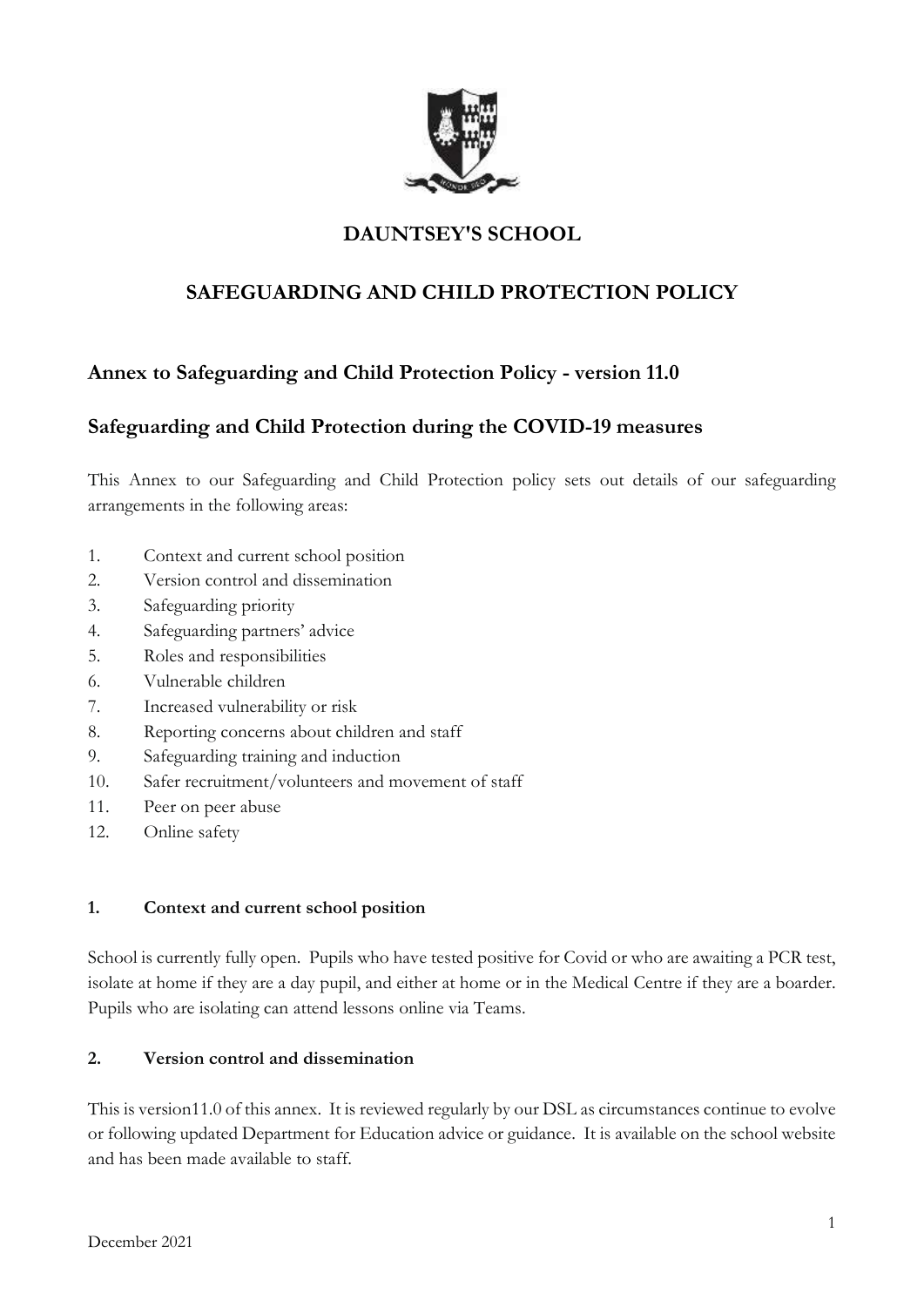We will ensure that on any given day all staff and volunteers in attendance will be aware of who the DSL and deputy DSL are, and how staff and volunteers can speak to them.

## **3. Safeguarding priority**

During these challenging times the safeguarding of all children at our school - whether they are currently at home or in attendance - continues to be our priority. The following fundamental safeguarding principles remain the same:

- the best interests of children continue to come first
- if anyone at our school has a safeguarding concern, they will act immediately
- a Designated Safeguarding Lead (DSL) or Deputy DSL will always be available
- no unsuitable people will be allowed to gain access to children
- children continue to be protected when they are online.

## **4. Safeguarding partners' advice**

We will continue to work closely with the Wiltshire Safeguarding Vulnerable People Partnership (WSVPP), and we will ensure that this annex is consistent with their advice. This will include expectations for supporting children with education, health and care (EHC) plans, the local authority designated officer and children's social care, reporting mechanisms, referral thresholds and children in need.

## **5. Roles and responsibilities**

The roles and responsibilities for safeguarding in our school remain in line with our Safeguarding and Child Protection Policy.

## **Key Contacts:**

| Designated Safeguarding Lead | Deputy Designated Safeguarding Lead |
|------------------------------|-------------------------------------|
| Ann Jackson                  | Eleni Conidaris                     |
| a.jackson@dauntseys.org      | e.conidaris@dauntseys.org           |
| 07724 537630                 | 07980 730622                        |

If circumstances arise that mean that our DSL or DDSL cannot be on site or available by phone, we will ensure that a member of SMT takes responsibility for co-ordinating safeguarding on site.

## **6. Vulnerable children**

Vulnerable children include those who have a social worker and those children and young people up to the age of 25 with Education, Health and Care (EHC) plans.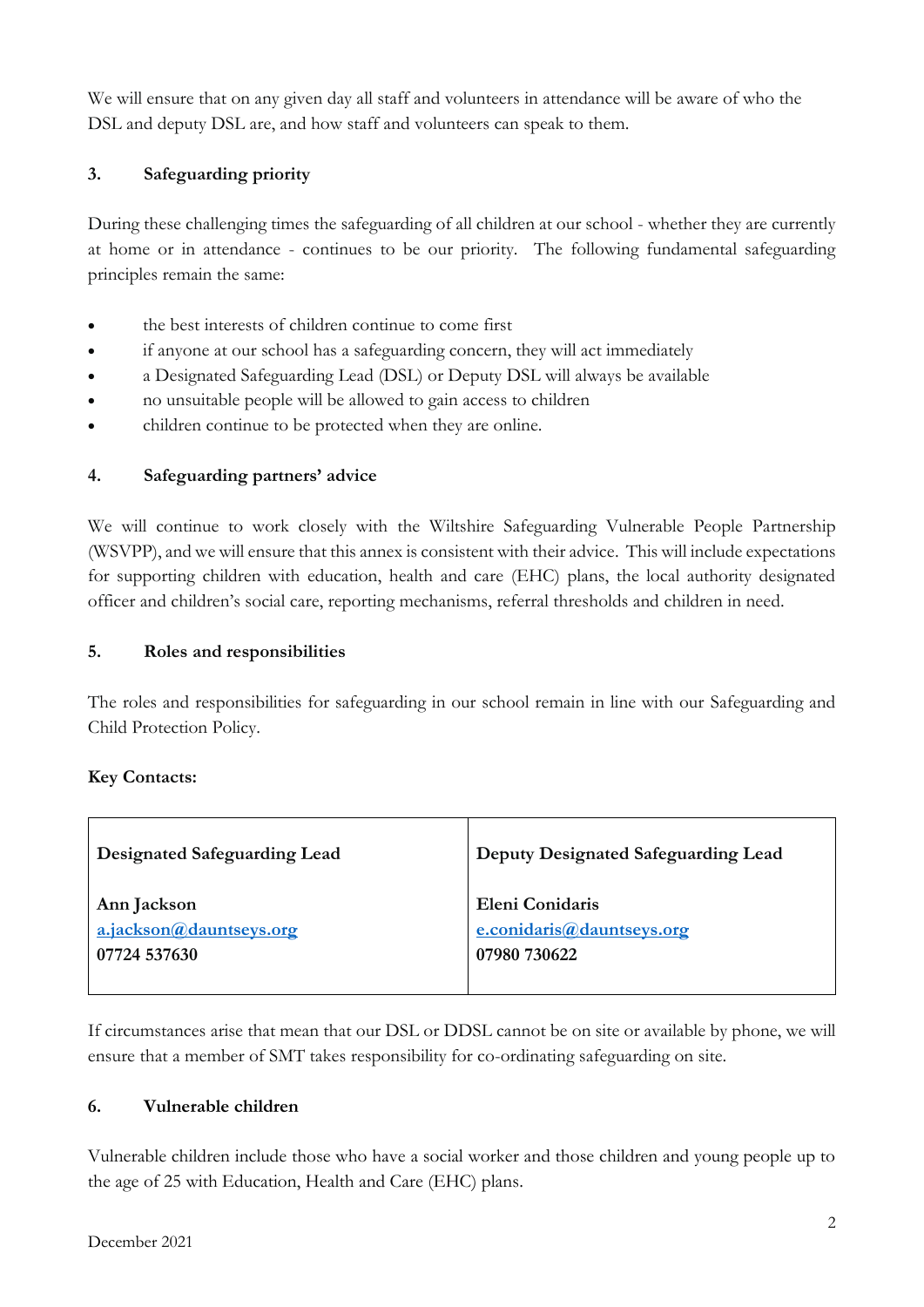Those who have a social worker include children who have a Child Protection plan and those who are looked after by the Local Authority. A child may also be deemed to be vulnerable if they have been assessed as being in need or otherwise meet the definition in section 17 of the Children Act 1989. There are currently no Dauntsey's pupils who fit this category. However, this situation may change, and there are Dauntsey's pupils whom we consider vulnerable for other reasons, including Mental Health issues. The DSL and DDSL know who our most vulnerable children are, and are aware if those pupils are isolating at home.

## **7. Attendance**

Where a child is expected but does not arrive at school, we will follow our attendance procedure and attempt to contact the family. If contact cannot be made, the DSL or deputy DSL will attempt to contact the parents through various methods, such as telephone, FaceTime, Skype or by contacting a relative in the first instance. If contact cannot be made or if the DSL or a deputy DSL deems it necessary, we will undertake a home visit or ask an appropriate agency to do so.

## **8. Increased vulnerability or risk**

Negative experiences and distressing life events, such as the current circumstances, can affect the mental health of pupils and their parents. Our staff and volunteers will be aware of the mental health of children and their [parents](about:blank) and carers and will contact the DSL or DDSL if they have any concerns.

### **9. Reporting concerns about children or staff**

As in normal circumstances, all staff and volunteers **MUST ACT IMMEDIATELY** if they have any safeguarding concerns.

Where staff have a concern about a child, they should continue to follow the process outlined in our Safeguarding and Child Protection Policy. Ann Jackson and Eleni Conidaris are available via mobile phone or email.

The varied arrangements in place as a result of the COVID-19 measures do not reduce the risks that children may face from staff or volunteers. As such, it remains extremely important that any allegations of abuse made against staff or volunteers attending our school are dealt with thoroughly and efficiently. If staff are concerned about an adult working with children in the School, they must report that concern to the Head Master immediately. If the allegation or concern is about the Head Master, they should contact the Chairman of Governors, Mrs Lucy Walsh-Waring.

#### **10. Staff training and induction**

All current school staff have received safeguarding training and have read Part One, Part Five and Annex B of Keeping Children Safe in Education (2021). When new staff are recruited or volunteers join us, they will receive a safeguarding induction.